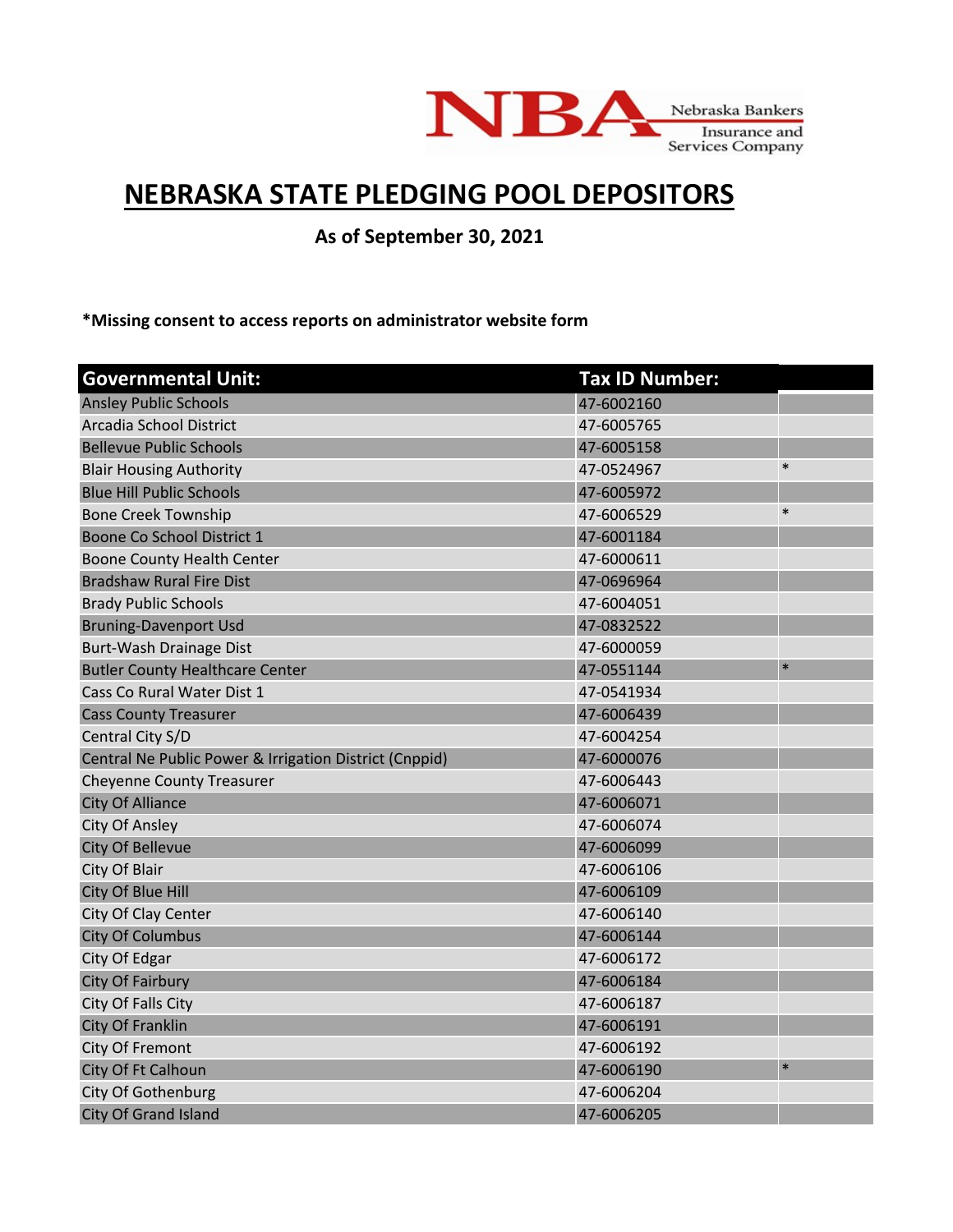| City Of Harvard                               | 47-6006218 |        |
|-----------------------------------------------|------------|--------|
| <b>City Of Henderson</b>                      | 47-6006227 |        |
| City Of Humboldt                              | 47-6006236 |        |
| <b>City Of Kearney</b>                        | 47-6006243 |        |
| City Of Nebraska City                         | 47-6006287 | $\ast$ |
| City Of North Platte                          | 47-6006297 |        |
| City Of Omaha                                 | 47-6006304 | $\ast$ |
| City Of Oshkosh                               | 47-6006311 |        |
| City Of Papillion                             | 47-6006318 |        |
| City of Ralston                               | 47-6006335 | $\ast$ |
| City Of St Edward                             | 47-6006344 |        |
| <b>City Of Sutton</b>                         | 47-6006381 |        |
| City Of Tecumseh                              | 47-6006386 |        |
| City Of Tekamah                               | 47-6006387 | $\ast$ |
| City Of Tilden                                | 47-6006388 |        |
| <b>City Of Valley</b>                         | 47-6006396 |        |
| City Of York                                  | 47-6006423 |        |
| <b>Clay County Treasurer</b>                  | 47-6006444 |        |
| <b>Clerk Of District Court</b>                | 47-6006516 |        |
| <b>Columbus Housing Authority</b>             | 47-0528366 |        |
| Conestoga School District 56                  | 47-6001670 |        |
| Cornhusker Public Power District              | 47-6000103 |        |
| County Of Burt                                | 47-6006437 |        |
| County Of Lincoln Clerk Of The District Court | 47-6006483 |        |
| County Of Lincoln School District #1          | 47-6004045 |        |
| <b>Cross County School District</b>           | 47-0843157 |        |
| <b>Dawson County Treasurer</b>                | 47-6006451 |        |
| Dawson Public Power District                  | 47-6000131 |        |
| Dodge County Treasurer/Clerk                  | 47-6006454 | $\ast$ |
| Douglas County Housing Authority              | 47-0589729 | $\ast$ |
| <b>Douglas County Treasurer</b>               | 47-6006455 |        |
| Douglas County West Com School                | 20-2995793 |        |
| East Central District Health Department       | 47-0835183 |        |
| Elkhorn Public School District                | 47-6002635 |        |
| Elkhorn Valley School District 80             | 47-6004226 |        |
| <b>Emerson Hubbard</b>                        | 47-6002527 |        |
| <b>Emerson Rural Fire Prot Dist</b>           | 47-0782351 |        |
| <b>Emerson-Hubbard Comm Schools</b>           | 47-6002527 |        |
| Falls City Pub School Dist 56                 | 47-6005008 |        |
| <b>Farwell Irrigation</b>                     | 35-2326332 |        |
| <b>Fillmore County Hospital</b>               | 47-0529089 |        |
| Fillmore County Hospital Foundation           | 26-1778815 |        |
| <b>Fillmore County School District</b>        | 47-0822447 |        |
| Fillmore County Treasurer/Clerk               | 47-6006457 |        |
| Four Corners Health Department                | 32-0060393 | $\ast$ |
| <b>Franklin County Clerk</b>                  | 47-6006458 | $\ast$ |
| Franklin County Memorial Hospital             | 47-6007436 |        |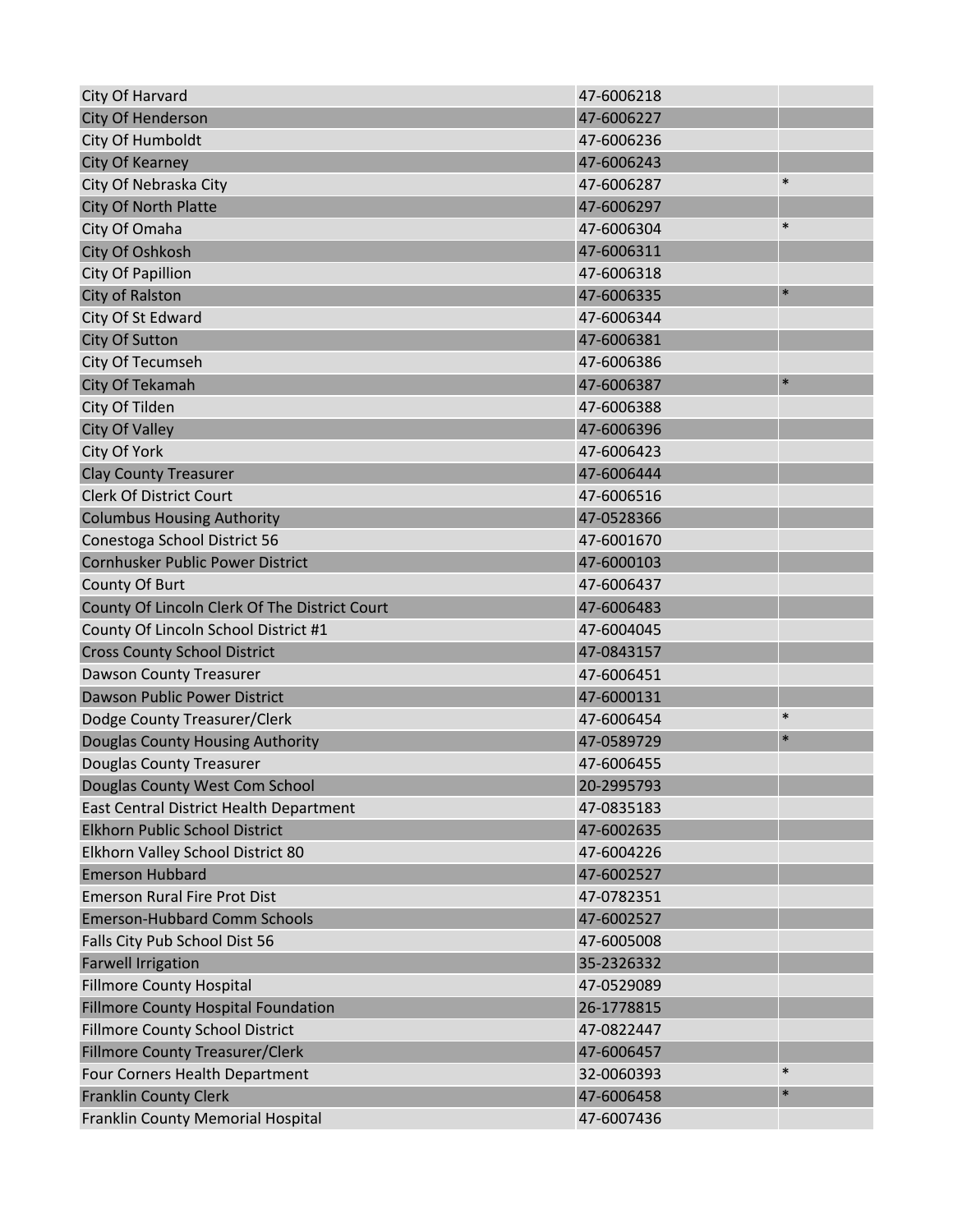| <b>Franklin County Treasurer</b>              | 47-6006458 |        |
|-----------------------------------------------|------------|--------|
| <b>Franklin Public Schools</b>                | 47-6000665 |        |
| <b>Franklin Rural Fire</b>                    | 47-0647198 |        |
| <b>Fremont Rural Fire Protection District</b> | 47-6043050 |        |
| <b>Ft Calhoun Rural Fire District</b>         | 47-0624527 |        |
| <b>Garden County Schools</b>                  | 47-6003023 |        |
| <b>Garden County Treasurer</b>                | 47-6006462 |        |
| <b>Giltner Public Schools</b>                 | 47-6003276 |        |
| <b>Gothenburg Health</b>                      | 47-0532605 |        |
| <b>Gothenburg Memorial Hospital</b>           | 47-0532605 |        |
| <b>Gothenburg Public School</b>               | 47-6002400 |        |
| Gretna Rural Fire Department                  | 47-0657401 |        |
| <b>Hall County Clerk</b>                      | 47-6006467 |        |
| <b>Hall County Treasurer</b>                  | 47-6006467 |        |
| <b>Hamilton County Treasurer</b>              | 47-6006468 |        |
| <b>Harvard Rest Haven</b>                     | 47-0542526 |        |
| Harvard School District #11                   | 47-6001968 |        |
| <b>Heartland Community Schools</b>            | 47-6006060 |        |
| <b>High Plains Community School</b>           | 47-0832454 |        |
| <b>Hooker County Treasurer</b>                | 47-6006473 |        |
| Housing Auth Of Blue Hill                     | 47-0485243 |        |
| <b>Howard County Medical Center</b>           | 47-0681056 |        |
| Htrs School District 74-0070                  | 47-0843744 |        |
| Humboldt Housing Auth                         | 47-0486812 |        |
| Jefferson County School District 48-0008      | 47-6003600 |        |
| Jefferson County Treasurer                    | 47-6006475 |        |
| Johnson County Central Public Schools         | 47-6003688 |        |
| Johnson County Hospital                       | 47-6000874 |        |
| <b>Johnson County Treasurer</b>               | 47-6006476 |        |
| <b>Kearney Public Schools</b>                 | 47-6001393 |        |
| <b>Lancaster County Treasurer</b>             | 47-6006482 |        |
| <b>Lincoln County Imprest</b>                 | 47-6006483 |        |
| <b>Lincoln County Treasurer</b>               | 47-6006483 |        |
| Little Blue Nrd                               | 47-0542713 |        |
| Loup River Public Power District              | 47-6000241 |        |
| <b>Maxwell Public Schools</b>                 | 47-6004052 |        |
| <b>Mccool Rural Fire Dist</b>                 | 47-0667526 |        |
| <b>Mccool School District 83</b>              | 47-6006053 |        |
| <b>Metro Area Planning Agency</b>             | 47-0522862 |        |
| Metropolitan Utilities District               | 47-6000269 |        |
| <b>Mid Plains Community College</b>           | 47-0519583 |        |
| <b>Millard Public Schools</b>                 | 47-6002642 |        |
| <b>Millard Suburban Fire</b>                  | 47-0663488 |        |
| Mullen Hospital District                      | 47-0388355 |        |
| <b>Mullen School District</b>                 | 47-6007423 |        |
| Murray Rural Fire                             | 47-0660641 | $\ast$ |
| Nebraska City Rural Fire                      | 47-6078838 | $\ast$ |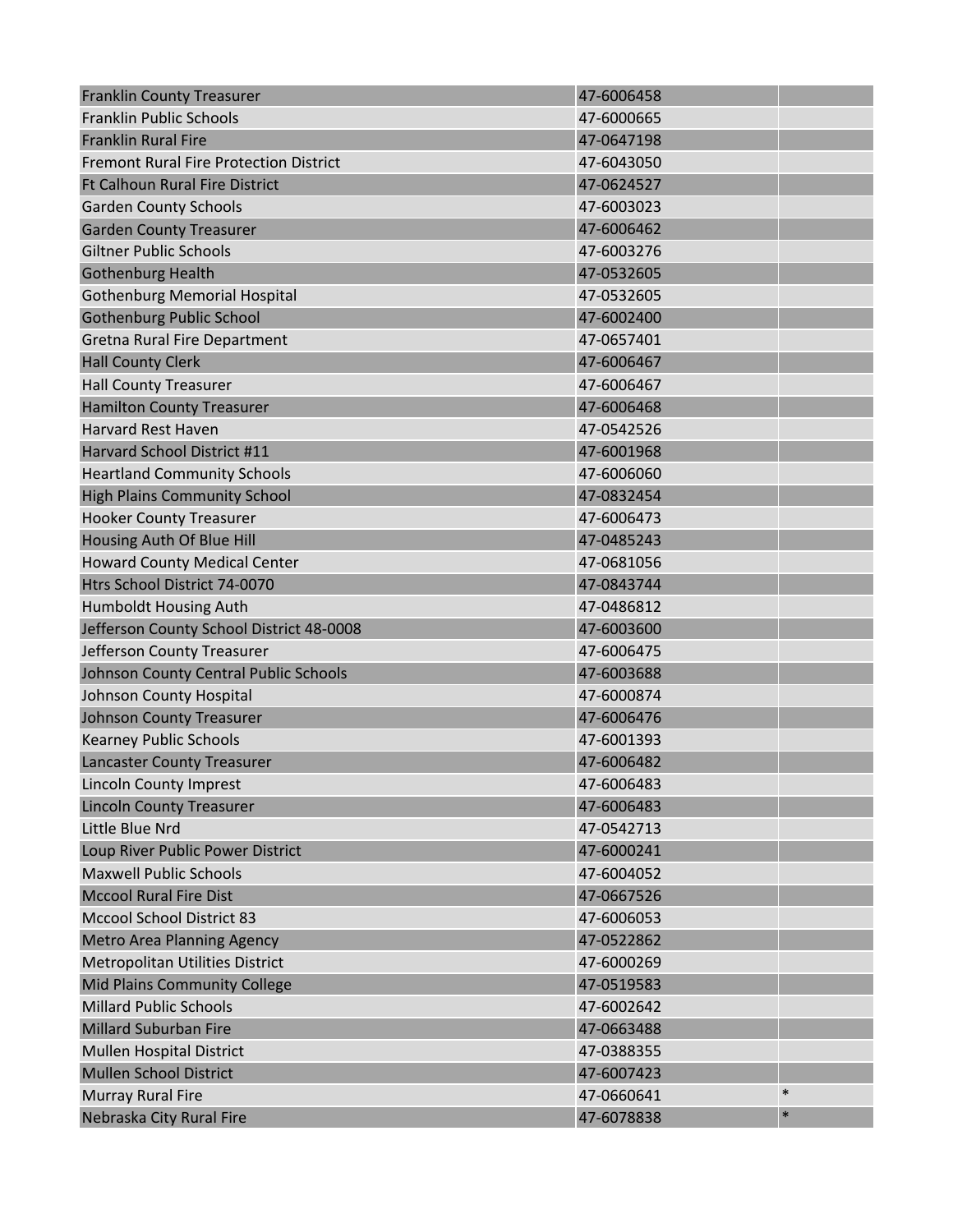| Nebraska Cooperative Government                                | 47-0742330 |        |
|----------------------------------------------------------------|------------|--------|
| Nebraska State Treasurer                                       | 47-0491233 |        |
| Nemaha Natural Resources District                              | 47-0542968 |        |
| <b>Norris Public Power</b>                                     | 47-6000349 |        |
| North Platte Airport Authority                                 | 47-0492732 |        |
| <b>Northeast Community College</b>                             | 47-0524851 |        |
| Olive Township                                                 | 47-6006560 |        |
| <b>Omaha Douglas County Public Building Commission</b>         | 47-0608107 | $\ast$ |
| Papillion Lavista School                                       | 47-6005159 |        |
| Perennial Rural Ppd                                            | 47-6000562 |        |
| Platte County Nebraska - Treasurer                             | 47-6006498 |        |
| <b>Platte County Nebraska-Clerk</b>                            | 47-6006498 |        |
| Platte County School District #1 (Aka Columbus Public Schools) | 47-6004811 |        |
| <b>Platte County Treasurer</b>                                 | 47-6006498 |        |
| <b>Railroad Transportation</b>                                 | 47-0539398 |        |
| <b>Red Cloud Schools</b>                                       | 47-6005937 |        |
| Regional West Garden County                                    | 39-1904975 |        |
| Richardson County Rural Water                                  | 23-7152437 |        |
| <b>Richardson County Treasurer</b>                             | 47-6006501 |        |
| <b>Rock County Public Schools</b>                              | 47-6005037 |        |
| <b>Rock County Treasurer</b>                                   | 47-6006502 |        |
| <b>Sarpy County Treasurer</b>                                  | 47-6006504 |        |
| Saunders Co School District 107                                | 47-6005289 |        |
| School District #1 Blair                                       | 47-6005804 |        |
| School District #3 Ft Calhoun                                  | 47-6005807 |        |
| School District 71-005 (Lakeview Community Schools)            | 47-0525658 |        |
| <b>Scottsbluff County Treasurer</b>                            | 47-6006506 |        |
| <b>Silver Lake Schools</b>                                     | 47-0698679 |        |
| <b>Sioux County Schools</b>                                    | 47-6005543 | $\ast$ |
| South Central Ne Usd                                           | 47-0832364 |        |
| <b>St Edward Rural Fire</b>                                    | 45-1826261 |        |
| St Edward School District 17                                   | 47-6001197 |        |
| <b>Stanton Health Care Center</b>                              | 47-0522636 |        |
| <b>Stromsburg Rural Fire Dist</b>                              | 47-0728651 | $\ast$ |
| <b>Summerland Public School</b>                                | 84-4159273 | $\ast$ |
| <b>Sutton School District 2</b>                                | 47-6001962 |        |
| <b>Tekamah Airport Authority</b>                               | 47-0663344 | $\ast$ |
| Tekamah Herman School Dist #1                                  | 47-6001482 |        |
| Thirty Mile Irrigation District                                | 46-3946728 |        |
| Transit Authority Of The City Of Omaha                         | 47-0542132 |        |
| Upper Big Blue Nrd                                             | 47-0542715 |        |
| Valley Suburban Fire                                           | 47-0728997 |        |
| Village Of Arcadia                                             | 47-6006076 |        |
| Village Of Bradshaw                                            | 47-6006111 |        |
| Village Of Brainard                                            | 47-6006113 |        |
| <b>Village Of Campbell</b>                                     | 47-6007114 |        |
| Village of Cortland                                            | 47-0602495 |        |